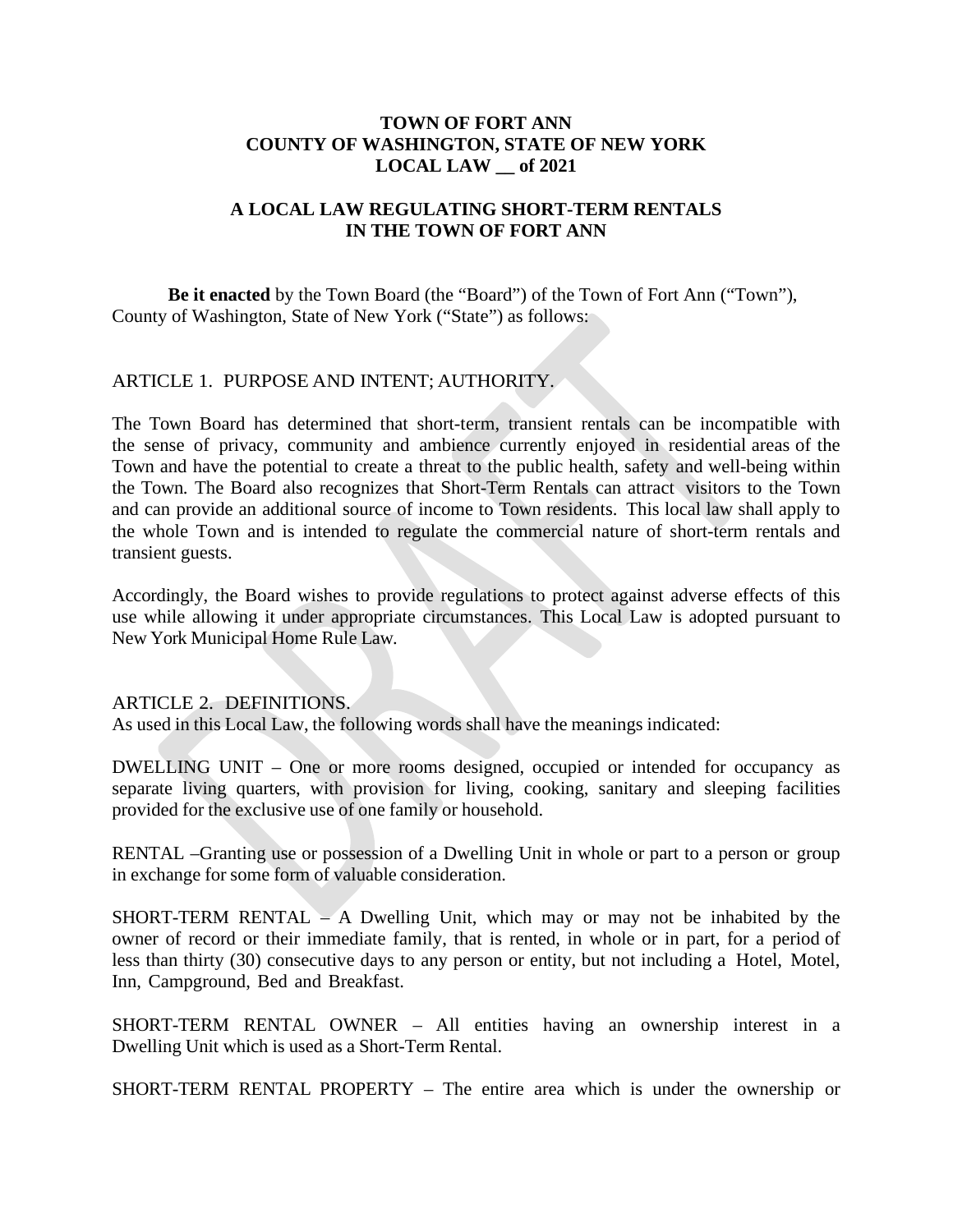control of the Short-Term Rental Owner including, as applicable, the parcel of land on which a Short-Term Rental is located together with the dwelling in which it is located and any other structures on the parcel.

### ARTICLE 3. SHORT-TERM RENTAL STANDARDS.

Short-Term Rentals shall comply with the following standards and requirements:

A. There shall be one functioning smoke detector in each sleeping room, one functioning smoke detector and a carbon monoxide detector in another centrally- located room and one functioning and inspected fire extinguisher in the kitchen. Detectors must be in compliance with NYS Property Maintenance Code.

B. All exterior doors shall be operational and passageways to such doors shall be freely accessible and unobstructed.

C. Electrical systems shall be serviceable with no visible defects or unsafe conditions.

D. All fireplaces, fireplace inserts or other fuel-burning heaters and furnaces shall be vented and properly installed. If installed, all fireplace, fireplace inserts or other types of fuel burning heaters (excluding furnaces) shall have proper written safe operating instructions provided to any party renting the Short-Term Rental.

E. Each sleeping room shall have an exterior exit that opens directly to the outside or an emergency escape or rescue window which meets the current State and Town Building Codes requirements for an escape window.

F. The number of vehicles permitted overnight at the Short-Term Rental Property is limited to 1.5 vehicles per bedroom (rounded to the next whole number). The number of bedrooms set forth in the Town of Fort Ann's assessment records shall be used for purposes of this section. Overnight on-street parking is not allowed. Available parking spaces (one space per car) shall limit parking to such number of spaces. On-street day parking shall not impede local residents or public free entrance and exit to the neighborhood.

G. Short-Term Rental Owners shall establish written rules and regulations for the Short-Term Rental. The rules and regulations are expected to be activated when rentals are active. The content and intent of these rules and regulations is to assure public health, safety and general welfare by promoting a clean, wholesome and attractive environment for the owner's property, adjacent property owners and the neighborhood. This document shall also list the penalties for violation of such rules or regulations. The rules will specifically address the penalties contained in this local law – see Article 5. The renter must sign acknowledgment of these rules and regulations. A copy of the signed acknowledgement statement shall be maintained on the property and made immediately available upon request from law enforcement officers or Enforcement Officer. The rules and regulations shall be enforced by the Short-Term Rental Owner. As a minimum, the rules and regulations shall address prohibition of the following behaviors: fighting, violence, obscenity, tumultuous or threatening behavior,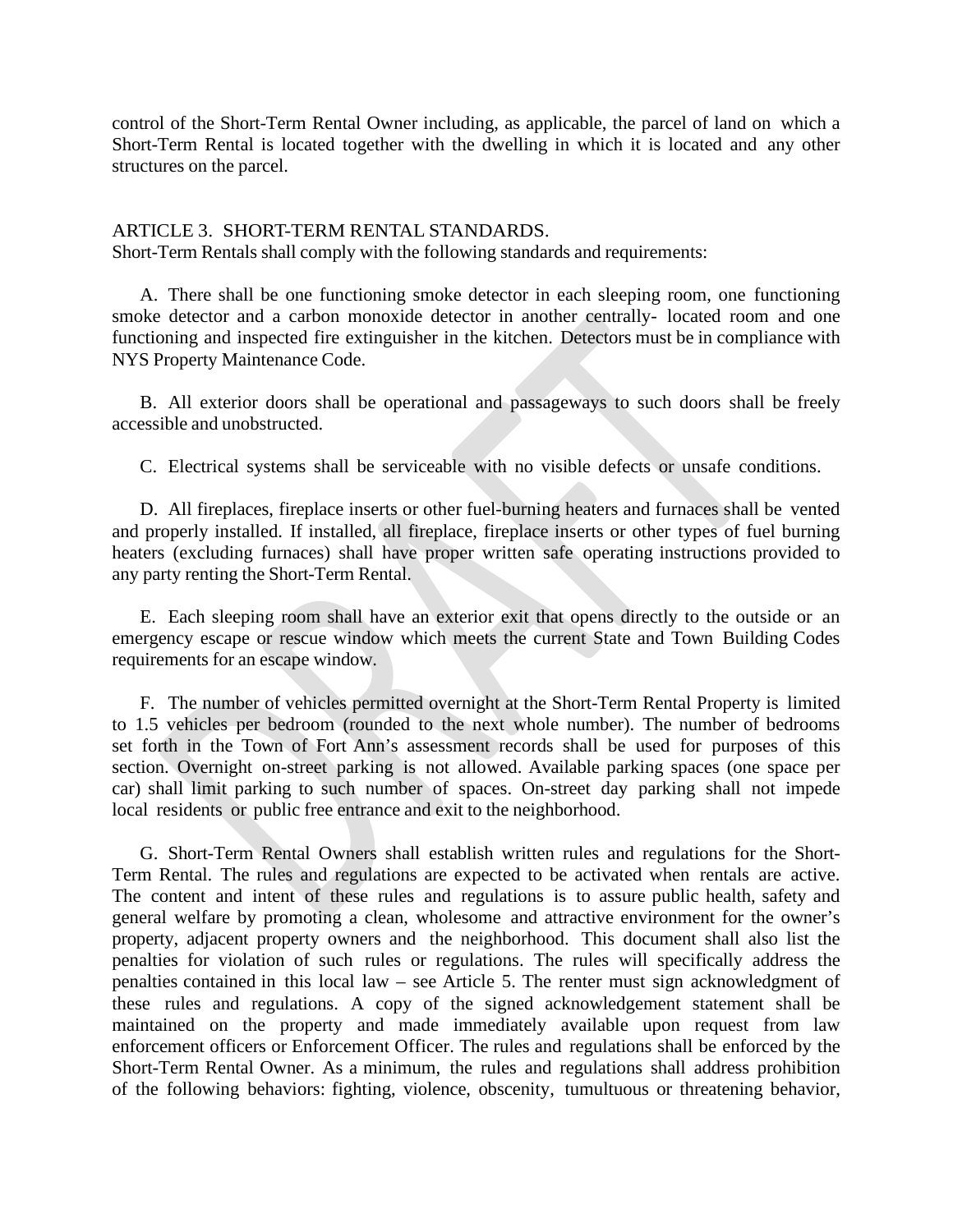unreasonable noise, abusive or obscene language or gestures in public. Quiet hours for the purpose of this Law shall mean between the hours of 10:00 PM and 8:00 AM and shall be maintained by all rental occupants and visitors at the rental property.

H. Provisions shall be made by the Short-Term Rental Owner prior to actual rental for weekly garbage removal during rental periods. Garbage containers shall be secured with tight fitting covers at all times to prevent leakage, spillage and odors, and be placed where they are not clearly visible from the street or road except as required for pick-up times.

I. No Short-Term Rentals shall permit dogs on the property without the following records: (1) a copy of a valid dog license from place of residence, or if none required, the Town of Fort Ann, (2) a current rabies certificate issued by a veterinarian, and (3) a signed certificate acknowledging receipt of a copy of the Dog Control Regulations of the Town of Fort Ann.

J. A house number visible from the street or road shall be maintained.

K. Short-Term Rentals shall comply with all Local, State and Federal Laws and Regulations.

L. The maximum occupancy for each Short-Term Rental shall be two (2) people per bedroom plus two (2). For example, a Short-Term Rental with three (3) bedrooms is allowed eight (8) occupants. The number of bedrooms is determined by the most restrictive record between the RPS database maintained by the Town Assessor's Office, and the Washington County Code Enforcement Office.

# ARTICLE 4. CONTACT PERSON.

The Short-Term Rental Owner must provide all owners of property adjacent to the Short- Term Rental with the name, address and telephone number of a contact person or entity. Such contact person or entity must be able to address any complaint received regarding the Short-Term Rental site within one (1) hour of receiving the complaint. The contact person or entity must document all complaints and responses and submit them to the Town within 24 hours. A copy of the contact person or entity name, address and phone number shall be maintained on the property and made immediately available upon request from law enforcement officers or Town Buildings and Codes personnel.

# ARTICLE 5. LICENSE REQUIRED.

Unless otherwise exempt under this Local Law, all persons, corporations or institutions desiring to engage use their property as a Short-Term Rental within the Town, prior to doing so, shall file with the Town Clerk an application, in a form to be determined by the Town Board, upon which the applicant shall give such information under oath as the application may require. Licenses shall be issued in a form prescribed by the Town Board and a record thereof shall be kept by the Town Clerk. Each license shall be specific to each individual property and is not transferrable. Any false statement made on any application shall be grounds for denial or revocation of the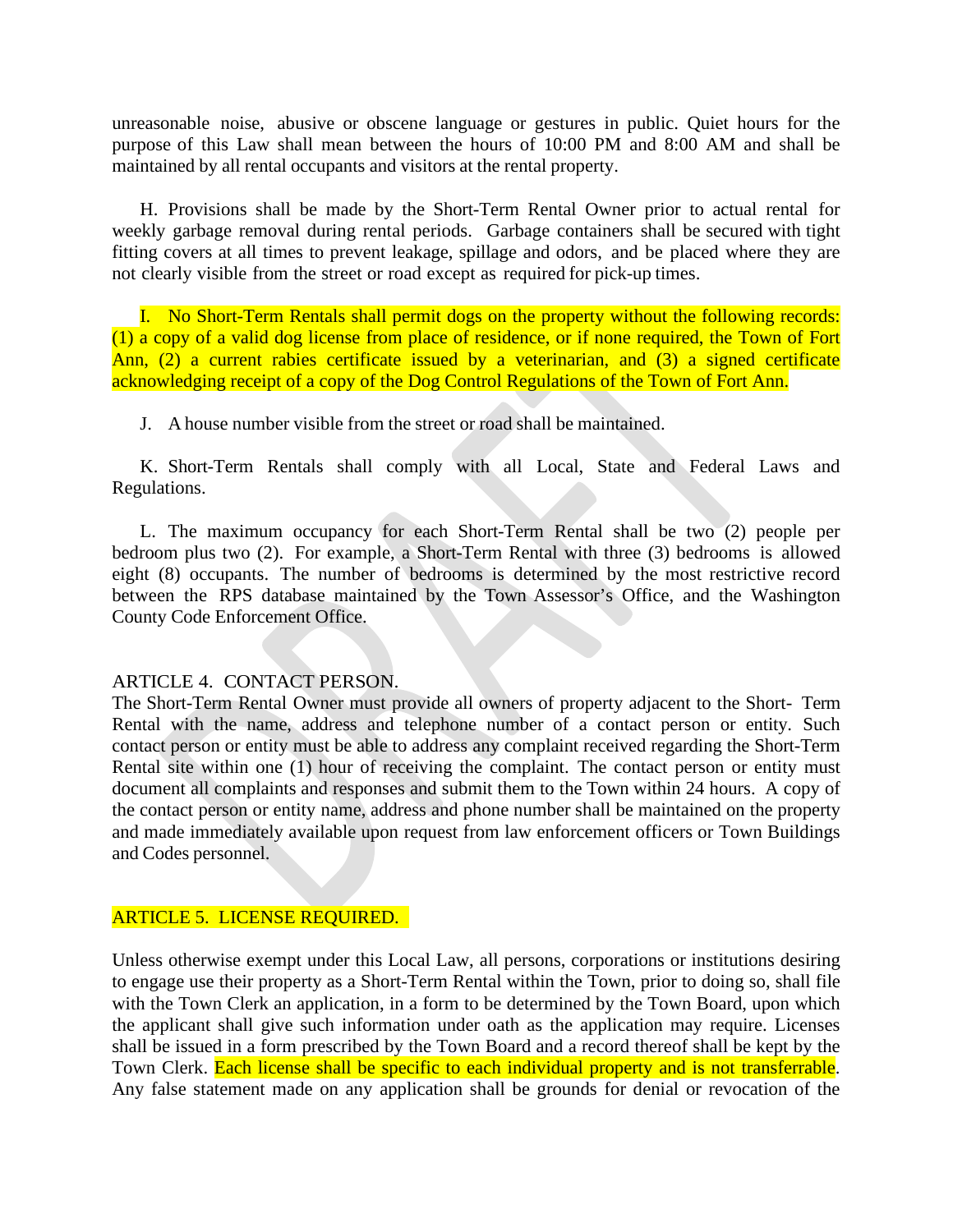license.

- A. The license fees:
	- a. A license fee for Short-Term Rental Owners shall be  $\S$  per year, per property.
	- b. The annual license shall be issued on a calendar-year basis and will be subject to all of the provisions contained in this Local Law.
- B. Denial, suspension or revocation of license.
	- a. A license may be denied, suspended or revoked by the Town Board upon the following conditions:
		- i. Any violation of the terms of such license;
		- ii. Information submitted by the applicant is found to be incomplete or incorrect;
		- iii. Failure to remit the requisite payment of fees;
	- b. The action of the Town Board shall be made at a regular or special meeting of the Town Board upon notice to the applicant or holder of the license.
	- c. The Town shall cause written notice to be mailed to the applicant or holder of such license, at the address as set forth in the application, at least three days prior to the regular or special meeting at which such denial, suspension or revocation of license is to be so considered. In the event that the Town deems it necessary to shorten the three-day period, personal service upon the applicant or holder or the license of a written notice of the Town Board meeting to be held less than three days from the date of the notice shall be deemed sufficient.
	- d. The applicant or holder of the license shall have the right to be heard at the Town Board meeting at which such denial, suspension or revocation is to be considered.
- C. Appeals. Any person aggrieved by any decision of the Town Board or any other board or officer of the Town involved with the administration and enforcement of this Local Law may apply to the Supreme Court to review the decision pursuant to Article 78 of the Civil Practice Law and Rules of the State of New York. Such proceedings shall be instituted within 30 days after the filing of the decision in the office of the Town Clerk.

### ARTICLE 6. ENFORCEMENT AND PENALTIES.

Any individual, partnership, corporation or other firm owning, operating, occupying or maintaining Short-Term Rental Property or a Short-Term Rental shall comply with all the provisions of this Local Law and all orders, notices, rules, regulations or determinations issued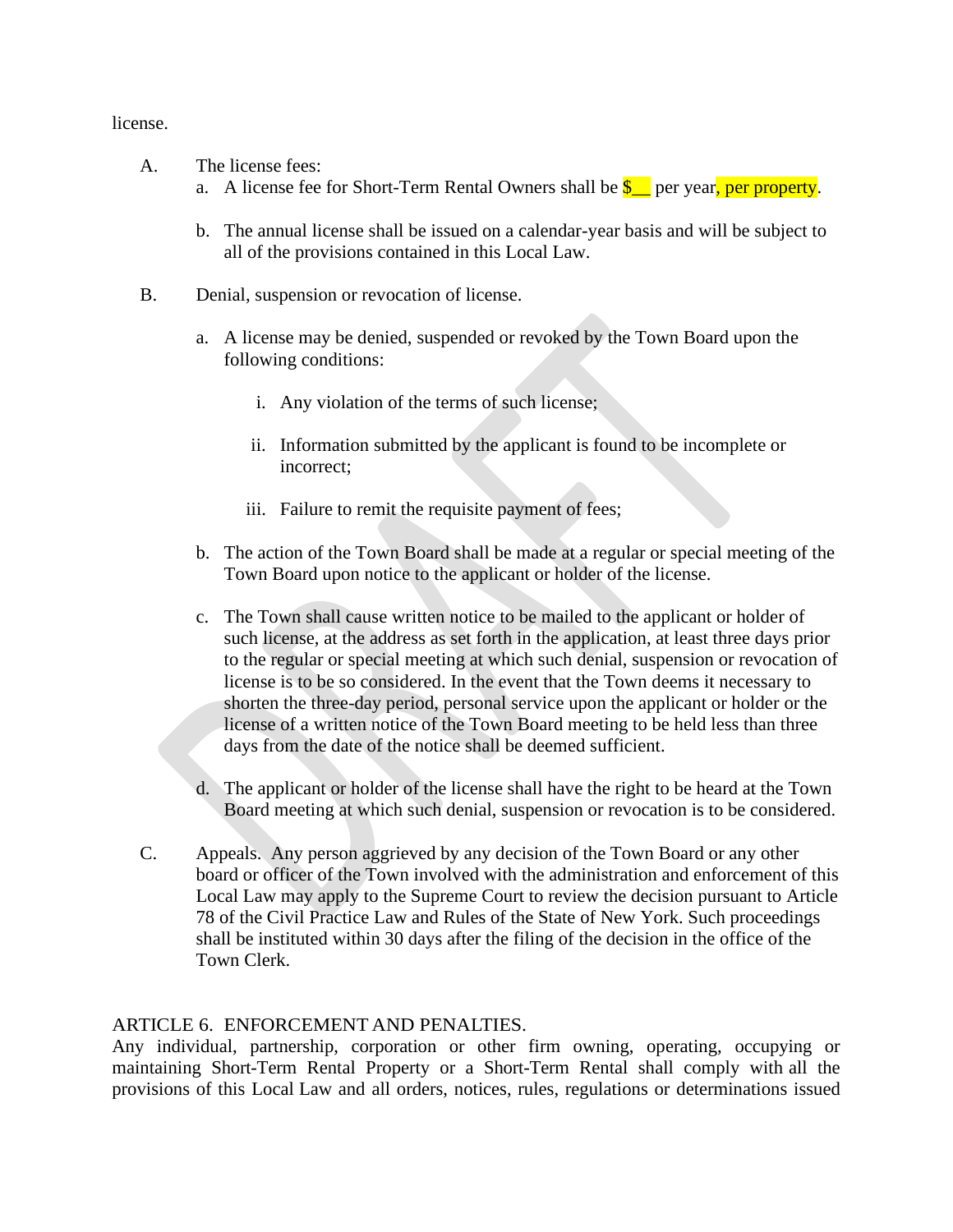in connection therewith.

A. The Enforcement Officer or designee shall be granted access upon reasonable request to the Short-Term Rental Property for the purpose of inspection and/or enforcement of compliance with Short-Term Rental regulations and/or Town and State Building Codes.

B. Whenever it is found that there has been a violation of this Local Law or any rule or regulation adopted pursuant to this Local Law, a violation notice and/or appearance ticket or summons and complaint may be issued to the person, individual, partnership or corporation owning, operating or maintaining the Short-Term Rental or Short-Term Rental Property in which such violation has been noted.

C. The Enforcement Officer or designee shall have the authority, pursuant to the Criminal Procedure Law, to issue an appearance ticket or summons and complaint, subscribed by him or her, directing a designated person to appear in court at a designated time in connection with the commission of a violation of this Local Law.

D. Penalties. Any person who shall violate any provision of this Local Law, any order made hereunder, or any rules or regulations adopted pursuant to this Local Law in addition to other penalties provided for in this Local Law shall be guilty of an offense punishable in the following manner: A fine of not more than  $$950$  for each offense.

E. A civil action or proceeding in the name of the Town of Fort Ann, New York, may be commenced in any court of competent jurisdiction to compel compliance with or restrain by injunction the violation of any provision of this Local Law or any rule or regulation adopted pursuant to hereto. Such remedy shall be in addition to penalties otherwise prescribed by law and may be commenced with the consent of a majority of the Town Board.

F. No remedy or penalty specified in this section shall be the exclusive remedy or penalty available to address any violation described in this section, and each remedy or penalty specified in this Local Law shall be in addition to, and not in substitution for or limitation of, the other remedies or penalties specified in this Local Law, or in any other applicable law. Any remedy or penalty specified in this Local Law may be pursued at any time, whether prior to, simultaneously with, or after the pursuit of any other remedy or penalty specified in this Local Law. The Town may initiate enforcement proceedings under this Local Law at any time following receipt of a complaint or if the Enforcement Officer determines that a violation has occurred.

### ARTICLE 7. SEVERABILITY.

The invalidity of any clause, sentence, paragraph or provision of this Local Law shall not invalidate any other clause, sentence, paragraph or part thereof.

### ARTICLE 8. EFFECTIVE DATE.

This Local Law shall take effect upon filing by the office of the New York State Secretary of State